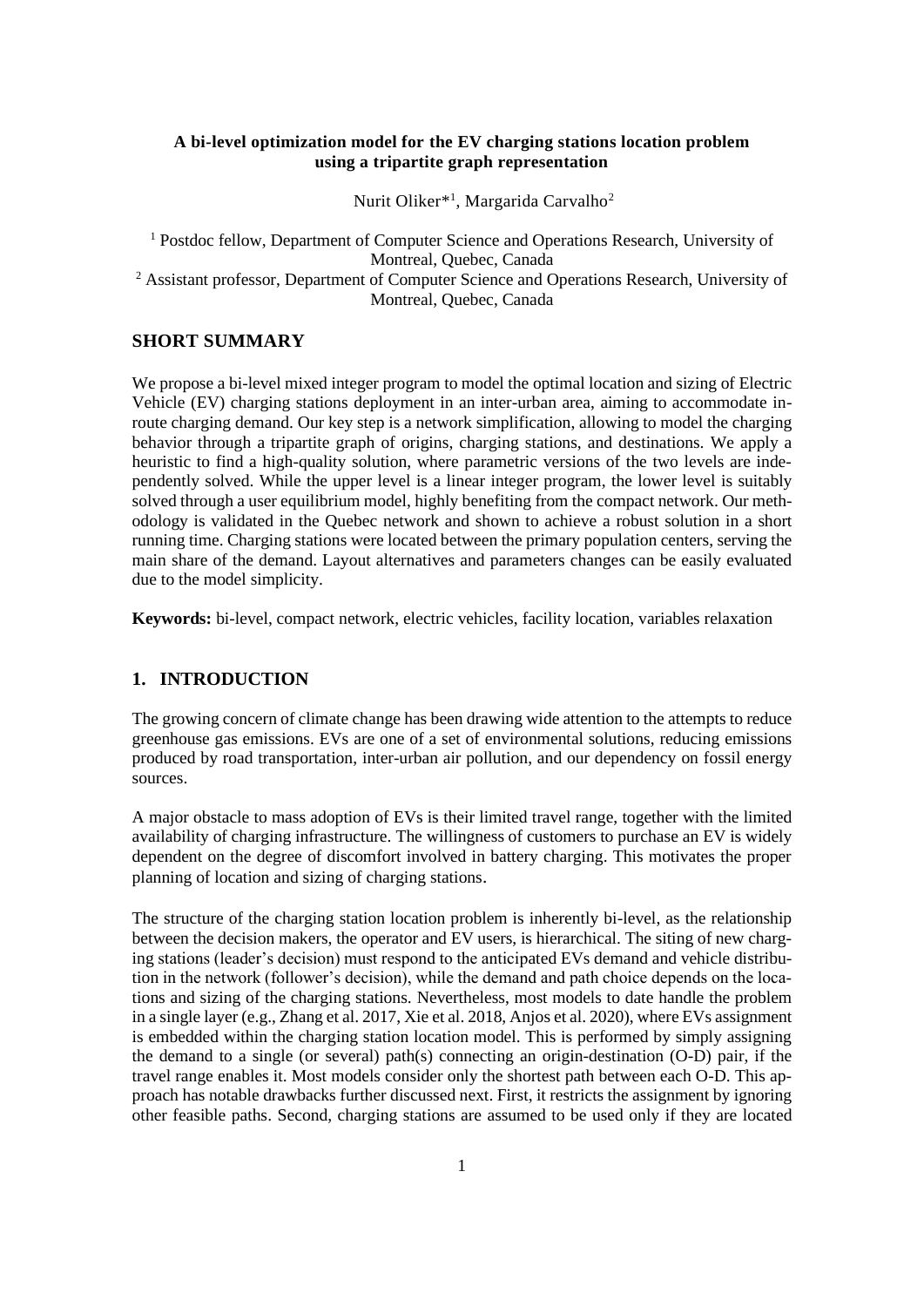along the considered shortest path. In practice, multiple routes are used, and drivers are often willing to conduct some detour to charge their vehicle.

The optimal location of new charging stations has received growing attention in the last two decades. Most problems presented in the literature extend the general facility location problem by introducing EVs travel range constraints. The spatial distribution of demand is usually modelled as node-based or flow-based demand. In the node-based approach, users are assigned to one or more fixed locations, usually user's residence or workplace. Such models are suitable when deployment decisions are limited to an urban or suburban area. However, when considering longhaul travels, the limited travel range of EVs requires a different modelling approach; EVs charging is required along the journey and the station location decision often considers the attractive paths between different O-Ds. In the flow-based approach, trips are assigned to the network only if the charging infrastructure along their path allows them to complete their journey. Anjos et al. (2020) suggested a model that combines the two approaches to model an aggregated intra-urban and inter-urban areas. Recent contributions focused on multi-period planning of charging stations location, privileging long-term planning modelling (e.g., Xie et al. 2018, Anjos et al. 2020).

A significant limitation of common flow-based models is their simplistic assignment; most models arbitrarily assign the demand to one (or few) shortest path(s) if the travel range and the located charging stations along the route enable its completion. A journey between remote O-D pairs can be feasible by adding a minor detour to the shortest path so it passes through a charging station. Single-layer models have difficulty to accommodate such journeys. Moreover, as a single-layer model does not include path choice, the impact of congestion, both on travel times and waiting times at stations, is ignored. This issue poses a significant limitation on the estimation of satisfied demand rate and stations usage.

Another significant hurdle is the size of these network models. Even the (simple to describe) facility location problem is NP-hard. Due to the charging station location problem complexity, any exact optimization method is likely to require immense computational effort, and applications are commonly demonstrated and limited to small networks.

The objective of this study is to develop a more realistic model for the location and size of new charging stations, maximizing stations usage for in-route charging. We aim to express the interaction of decision-makers, the leader (charging station operator) and the followers (EV drivers), while presenting an efficient approach, applicable to realistic networks.

## **2. PROBLEM FORMULATION**

The problem is formulated as a bi-level mixed integer programming problem. We define a graph  $G(N,A)$ , where N comprises 3 types of vertices:  $N_o$  - origins,  $N_d$  - destinations,  $N_c$  - charging stations  $(N_o, N_d, N_c \subseteq N)$ , and A comprises 3 types of arcs:  $A_d$  - direct O-D arcs,  $A_1$  - origins to stations,  $A_2$  - stations to destinations  $(A_1, A_2, A_d \subseteq A)$ . Problem parameters and decision variables are given in Table 1 and the two layers of the problem are defined bellow. As we focus on in-route charging, we consider only fast charging stations, namely level 3 chargers that provide an 80% state of charge in 20-30 minutes.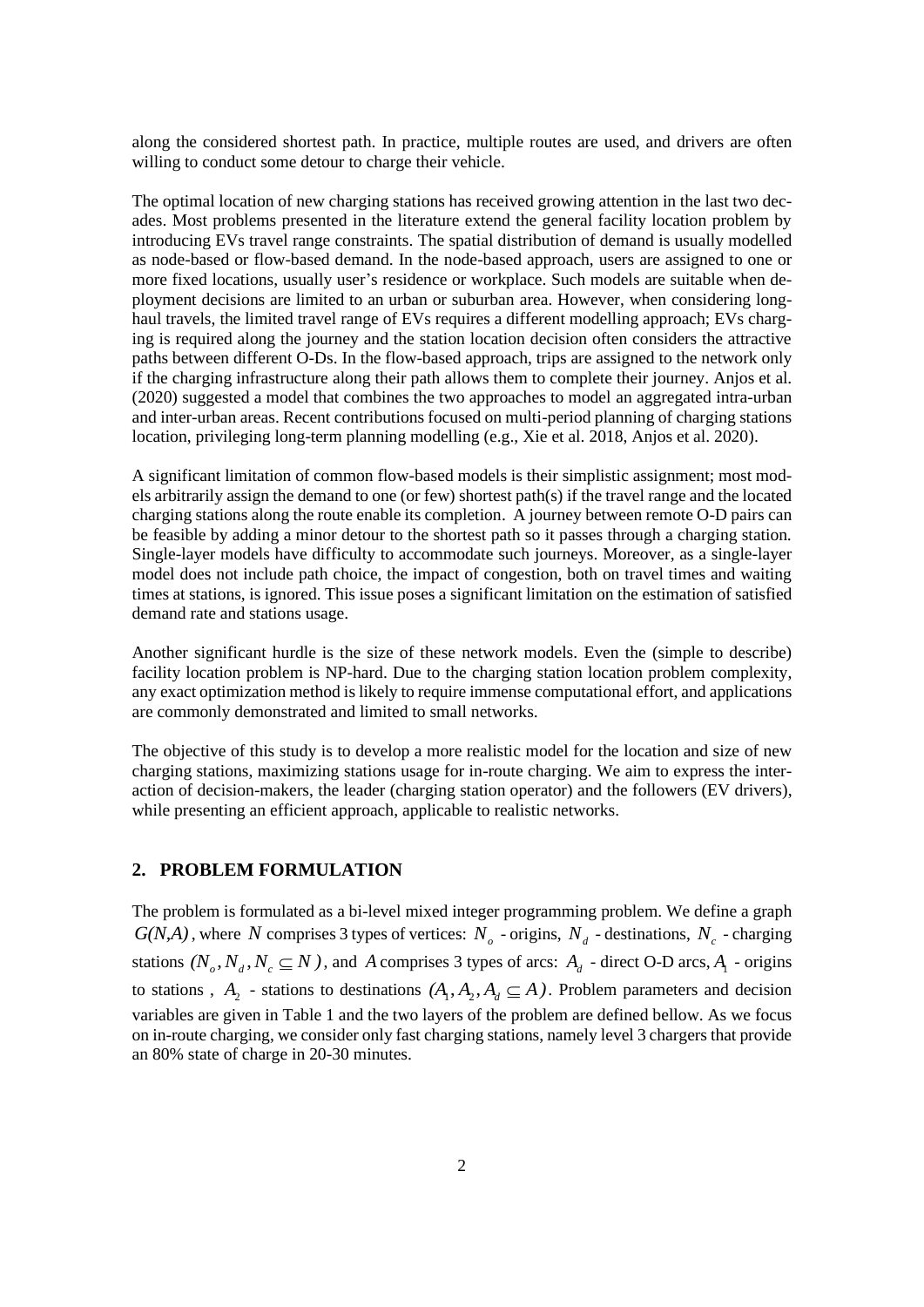| <b>Parameters</b>         |                                                                                  |  |  |  |
|---------------------------|----------------------------------------------------------------------------------|--|--|--|
| B                         | <b>Budget</b>                                                                    |  |  |  |
| $C_{ii}$                  | cost of traveling in arc $(i, j)$                                                |  |  |  |
| I                         | set of the possible number of outlets to be installed in a station               |  |  |  |
| T                         | modelling period                                                                 |  |  |  |
| $ST_i$                    | average service time at location $j$                                             |  |  |  |
| $a_i, b_i$                | coefficients of the waiting time function at a station with $i \in I$ outlets    |  |  |  |
| $\mathbf{C}_i^s$          | cost of installing a charging station at location $j \in N_c$                    |  |  |  |
| $\mathbf{C}_i^i$          | cost of installing $i \in I$ outlets at location $j \in N_c$                     |  |  |  |
| $D_i$                     | Demand from origin $i$                                                           |  |  |  |
| $\mu_i$                   | Maximum utilization coefficient for a station with $i \in I$ outlets             |  |  |  |
| <b>Decision variables</b> |                                                                                  |  |  |  |
| $X_{ij}$                  | the number of EVs traveling on arc $(i, j)$                                      |  |  |  |
| $X_i$                     | the number of EVs entering node $j \in N_c$                                      |  |  |  |
| $U_i$                     | Unsatisfied demand from origin $i \in N_a$                                       |  |  |  |
| $Y_{j}$                   | 1 if a charging station is located in $j \in N_c$ , 0 otherwise                  |  |  |  |
| $S_j^i$                   | 1 if $i \in I$ charging units are installed at station $j \in N_c$ , 0 otherwise |  |  |  |

## **Table 1: Parameters and variables**

# *Upper Level*

$$
\underset{Y,S}{Max} \sum_{j \in N_c} X_j \tag{1}
$$

$$
s.t \sum_{j \in N_c} (\mathbf{C}_j^s \cdot \mathbf{Y}_j + \sum_{i \in I} \mathbf{i} \cdot \mathbf{C}_j^i \cdot \mathbf{S}_j^i) \le B
$$
 (2)

$$
\sum_{i \in I} S_j^i \le Y_j \quad \forall \ j \in N_c \tag{3}
$$

$$
Y_j, S_j^i \in \{0,1\}, \ \forall \ j \in N_c \ , \ \forall i \in I
$$

 $X_{ij}$  solves the lower-level problem with  $S^i_j$  $S_j^i$  fixed.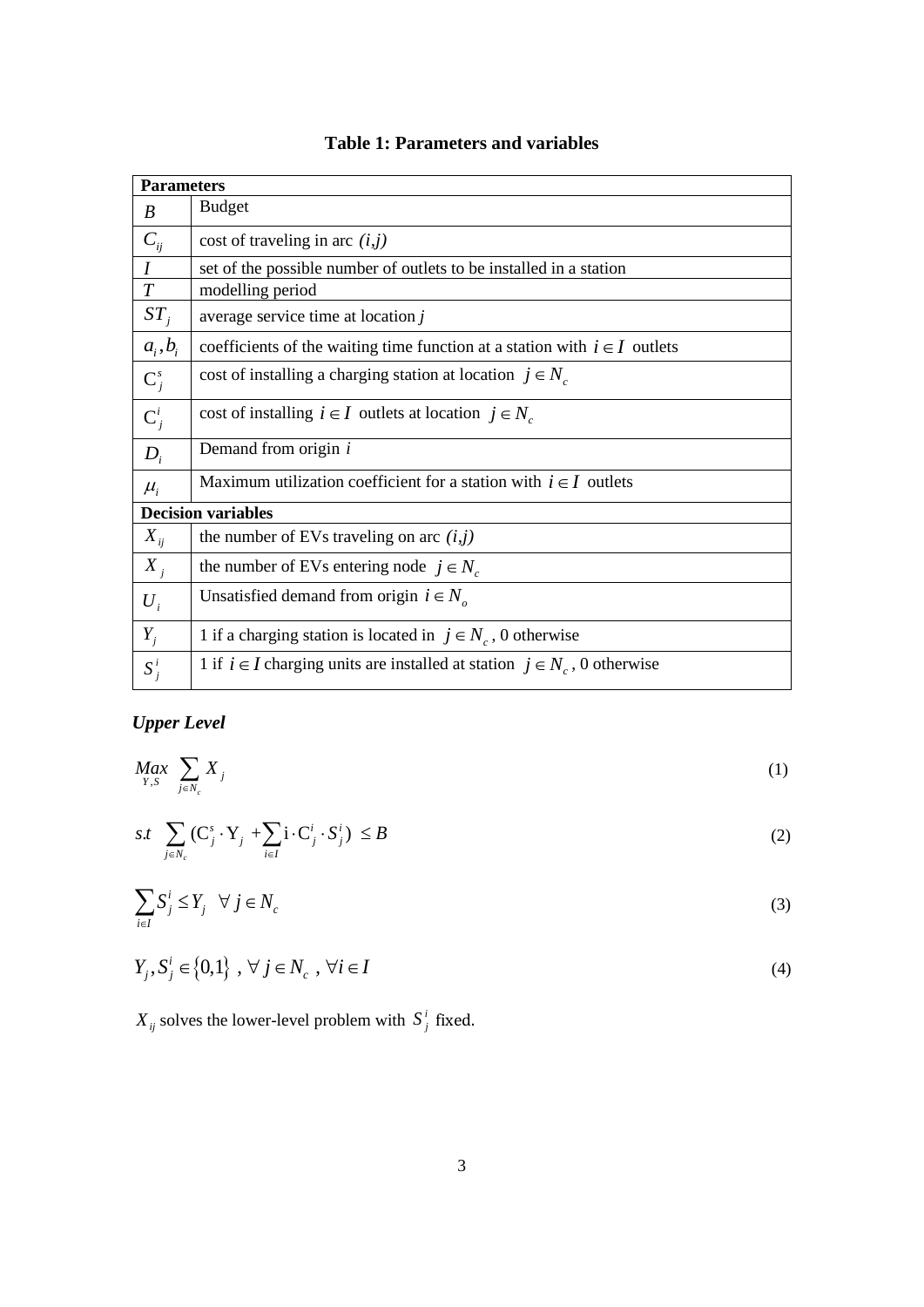#### *Lower Level*

Lower Level  
\n
$$
\underset{X,U}{Min} \sum_{ij \in A_d, A_2} C_{ij} \cdot X_{ij} + \sum_{j \in N_c} \sum_{i \in I} S_j^i \int_0^{X_j} a_i \cdot b_i^{(\frac{ST_j}{iT}X_j)} dX_j + \sum_{i \in N_o} M \cdot U_i
$$
\n(5)

$$
s.t. \sum_{j} X_{ij} + U_i \ge D_i \ \forall i \in N_o \tag{6}
$$

$$
\sum_{i} X_{ij} - \sum_{k} X_{jk} = 0 \ \forall j \in N_c \tag{7}
$$

$$
X_j = \sum_i X_{ij} \quad \forall j \in N_c \tag{8}
$$

$$
X_j \leq \frac{T}{ST_j} \sum_{i \in I} \mu_i \cdot i \cdot S_j^i \ \forall j \in N_c \tag{9}
$$

$$
X_j, X_{ij}, U_i \ge 0 \quad \forall ij \in A
$$
\n<sup>(10)</sup>

The upper level problem maximizes the utilization of charging stations, expressed through the total number of EVs entering charging stations. Eq. 2 expresses the budget constraint and eq. 3 relates the binary variables, ensuring that charging units can be installed only if a charging station is installed.

The lower level features the user perspective, minimizing the generalized cost of the travel (eq. 5), whereas first component is the travel time, second is the waiting time at stations and third is a penalty for any unsatisfied demand. Waiting time at stations, expressed through the second component, is an empirical function estimated using real data measurements of average waiting times in Quebec charging stations. The exponent is the utilization factor, meaning the proportion of time in which charging outlet(s) in a station is (are) occupied out of the modelling period. Eq. 6 is the demand assignment. Eq. 7 are the flow balance constraints. Eq. 8 relates flow variables. Eq. 9 expresses station capacity, relating the variables of the two levels.

## **3. METHODOLOGY**

The following sub-sections describe the main components of the model: network simplification and solution approach. The network simplification includes estimation of travel times, consideration of EVs travel range, paths finding, and determination of a tripartite graph. The solution method uses relaxation variables to relate the upper and lower level variables and iteratively solves each of the layers (levels) to optimality.

We assume that due to EVs low market share, they have a marginal effect on traffic condition and travel times. Accordingly, the assessment of travel times can be extraneous to the optimization model.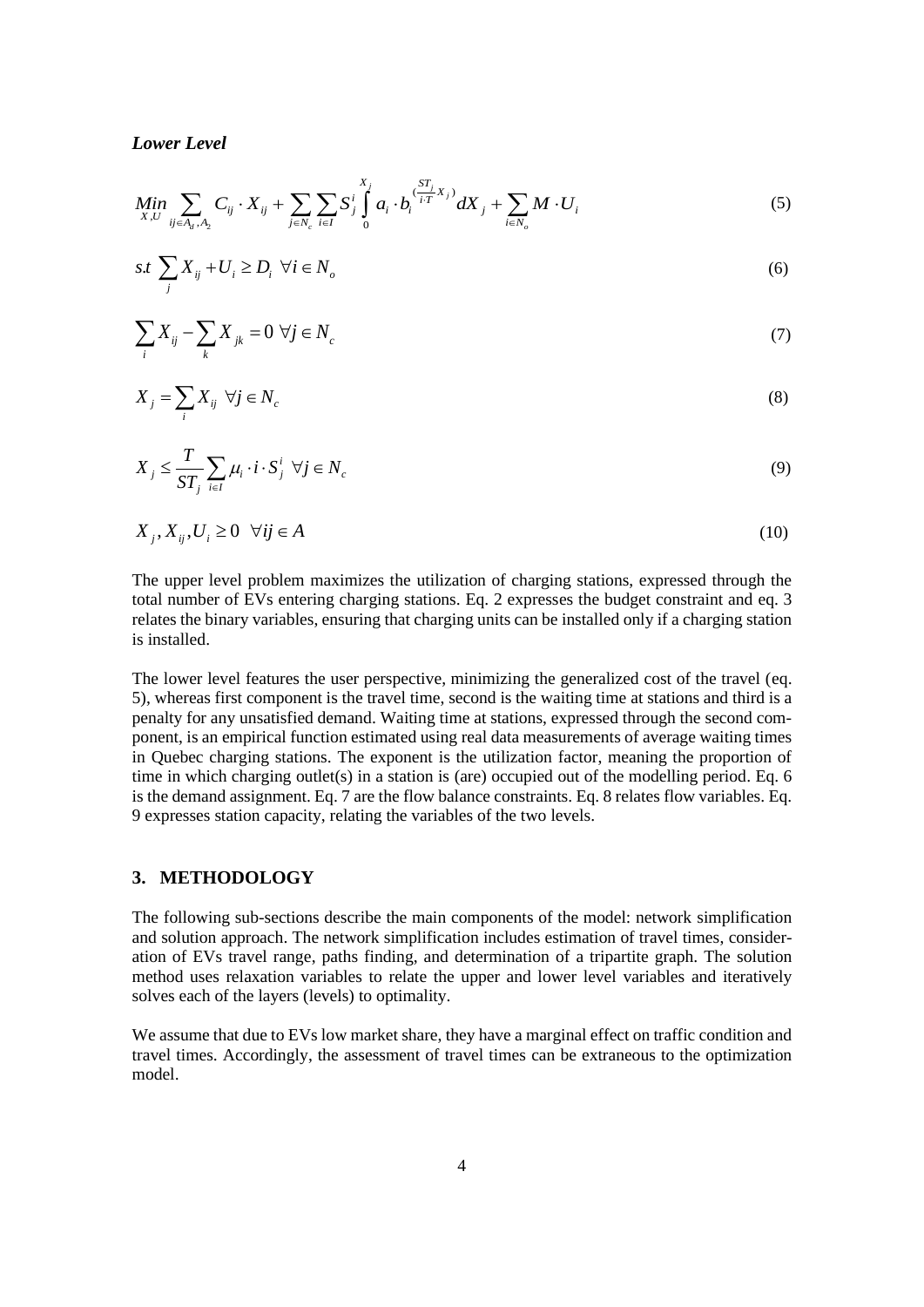#### *Network Simplification*

This module includes the formation of an alternative tripartite graph, that is used in the optimization model instead of the road network. The graph comprises origins, charging stations and destinations and its generation is conducted as a pre-processing step.

First, we run a user equilibrium model over the road network, using the non EVs demand only. The obtained assignment produces the estimated travel times at equilibrium.

Then, we form the tripartite graph, where 3 types of arcs are formed: direct ( $N<sub>o</sub>$  to  $N<sub>d</sub>$ ), origins to charging stations ( $N<sub>o</sub>$  to  $N<sub>c</sub>$ ), and stations to destinations ( $N<sub>c</sub>$  to  $N<sub>d</sub>$ ). Note that in a widely spread network, where multiple in-route charges are required, layer(s) of charging stations can be added to the graph. Arcs are formed between all vertices of each group if the path between them meets EVs travel range constraint. The travel time between the two vertices is assigned as the arc cost. Note that this cost represents travel time at equilibrium and not in a specific path. This is a simple directed graph in which all paths are feasible for EVs. To exemplify this procedure, the tripartite representation of the Sioux-Falls benchmark (LeBlanc et al., 1975) is presented in Figure 1.



**Figure 1: Graph representation** 

Note that the size of the graph depends on the number of O-Ds and charging stations, regardless of the road network size. This modelling does not necessarily reduce the size of the network but transforms the road network into a concise in-route charging graph.

After forming the graph, we create a path set of all attractive paths for each O-D pair. A path is considered attractive if it is longer by no more than some threshold compared to the shortest path (200% in this paper). Paths are found by serially excluding arcs of paths that are already exist in the set.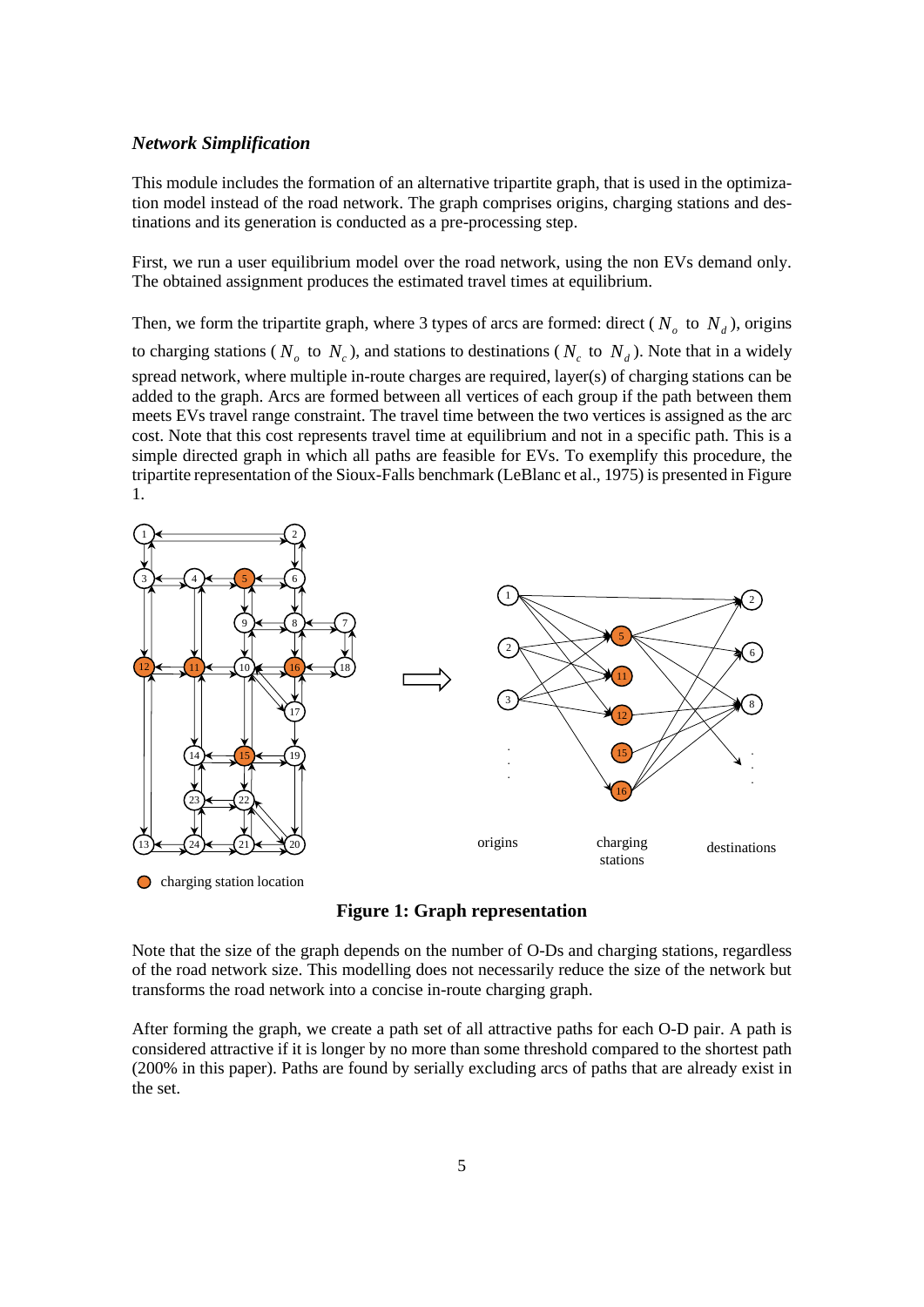#### *Solution Approach*

The main idea behind the heuristic algorithm we use is the relationship between the upper and lower level variables (Sun et al. 2008). Relaxation variables replace the lower level variables in the upper level problem, and in each iteration, a temporary value is assigned to them, enabling to solve the two layers independently. We use Eq. 9 to define the relaxation variables  $y_i^*$ *j y* :

$$
y_j^* = \frac{T}{ST} \sum_{i \in I} \mu_i \cdot i \cdot S_j^i - X_j \quad \forall j \in N_c
$$
\n(11)

The heuristic is as follows:

1. Find an initial feasible solution for the discrete upper level problem.

2. Solve the lower level problem for the current upper level solution.

3. Calculate relaxation variables.

4. Replace lower-level variables in the upper-level problem with the relaxation variables and solve it.

5. Calculate the difference between two consecutive upper level objectives, and if lower than a certain tolerance stop, otherwise go to step 2.

The upper level problem is a binary linear program where the number of variables depends on the number of candidate locations and the number of station size categories. This problem can be efficiently solved with a variety of existent solvers.

The lower level is solved as an EVs user equilibrium model using a Frank-Wolfe algorithm, a well-established method that has proven to comply optimality conditions. In each iteration, waiting times at stations are updated according to the expected in-flow, and path choices are updated accordingly. In each solution of the lower-level problem we use a subset of the path set, comprising only edges and vertices associated with stations that exist in the solution.

The station capacity constraint (eq. 9) is applied indirectly by reaching an equilibrium state. Congestion in stations results in longer waiting times, leading to lower in-flows in the next iteration and shifting demand to other stations. In the absence of charging alternatives, surplus demand is considered as unsatisfied. The penalty for unsatisfied demand is expressed through the third component of the objective function (eq. 5). The big-M requires careful calibration; a high value may result in a violation of the capacity constraint, prioritizing long waiting times over unsatisfied demand penalty; a low value may result in over-estimation of the unsatisfied demand rate. We calibrated the big-M to comply with the waiting time in a fully-capacitated station, thereby, up to that in-flow rate, demand is assigned to the station, as the waiting times are shorter than the penalty, and any additional demand is assigned to the unsatisfied demand rate.

The compact structure of the graph enables to consider all attractive paths rather than a subset in the path set. This ensures an optimal solution of the lower-level problem without applying an iterative path finding procedure which is highly time consuming. This is a notable contribution of the suggested modelling approach.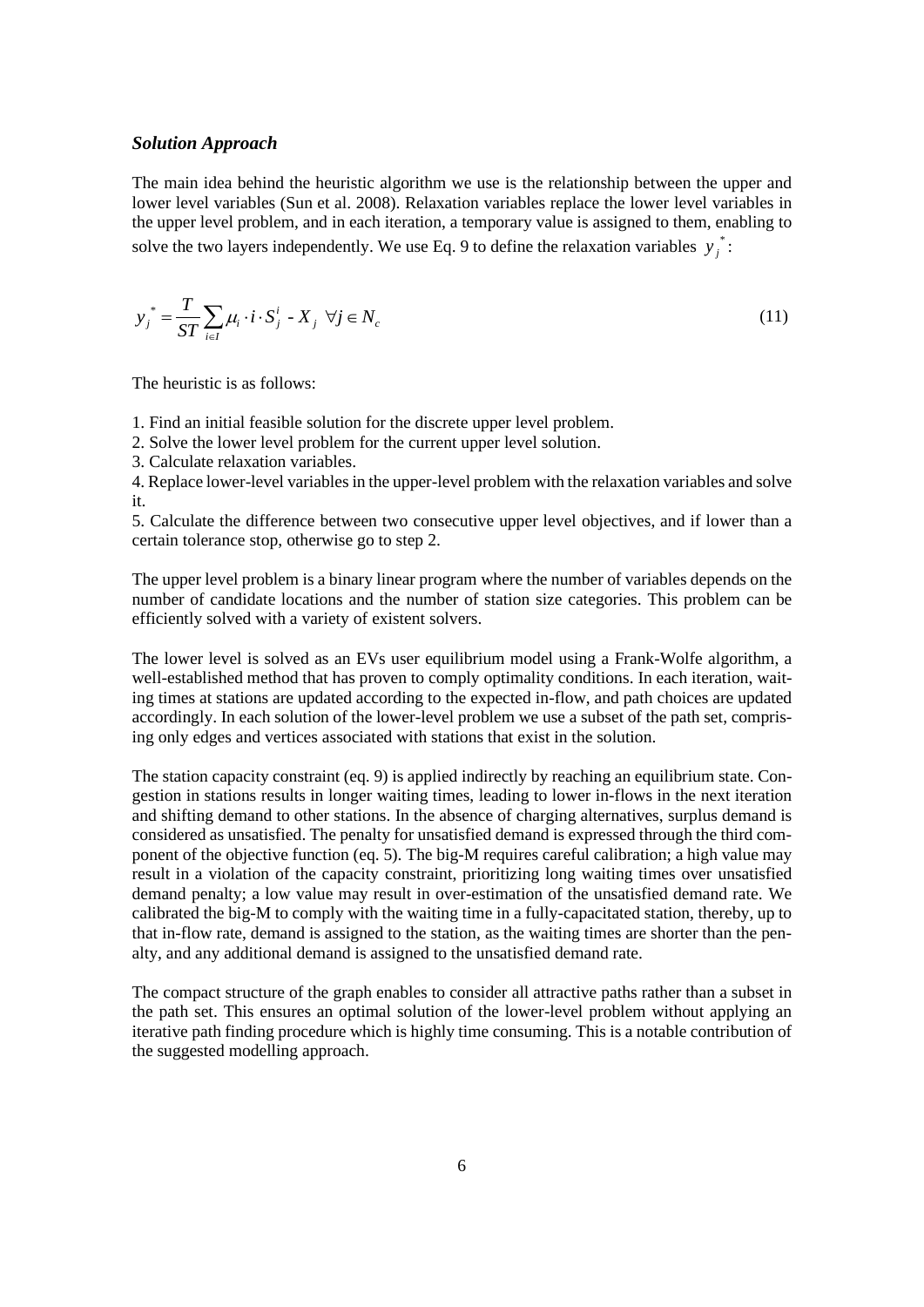#### **4. RESULTS AND DISCUSSION**

To test our methodology, we used the Quebec province network (Anjos et al., 2020). The network comprises 961 links, 896 nodes and 547 demand zones. Assuming an EV share of 10%, its overall demand is 41360 trips. O-D pairs with a demand of less than 1 trip were neglected. The current network has 344 fast charging stations. New charging stations can be located every 20km and include 2, 4 or 8 outlets. Considering the locations of existing stations, the network comprised 333 candidate locations. The average EVs travel range was set as 250km according to the current EV models in the Quebec market, average charging time to 30 minutes, range anxiety to 75 km (30% of battery range), initial battery state to 72%, budget to \$10M and installation costs to \$22.5k and \$45k for a new outlet and station, respectively.

All implementations are coded in Python 3.9 and the upper level problem is solved with Gurobi 9.0.3. Running time on a simple laptop (i5-8250U, 1.8GHz CPU, 8GB RAM) was 129 seconds. The tripartite graph comprised 11615 arcs. The attractive path set included 1586 paths.

The solution, presented in Figure 2 was found after 3 iterations, included 22 new charging stations, all comprising the maximal number of 8 outlets, to be installed. The total station flow was 704.25 vehicles, and the unsatisfied demand rate was 0.77%. Locating stations in all candidate locations results in the same objective value (704.25 vehicles). Thus, the solution was proven to be optimal.

All new charging stations were located in between the main population centers. We see two explanations: (1) as the model deals with average flows, the solution serves the main share of the demand, and (2) the basic model limits the assignment to a single in-route charging and thus, remote O-D pairs are infeasible to serve.

EVs travel range is widely reflected in the model, determining the feasibility of paths. Thus, we tested the algorithm performance under different range values. The solution showed robustness to changes in the travel range, locating charging stations in the same place with the same number of outlets. The unsatisfied demand rate and the size of the tripartite graph are shown in Table 2. As expected, the satisfied demand rate and network size, representing the number of feasible paths, both increased with the increase in travel range.

| <b>Travel Range</b> | <b>Unsatisfied</b> | Arcs in tri-  |
|---------------------|--------------------|---------------|
| (km)                | demand %           | partite graph |
| 200                 | 1.24               | 3667          |
| 225                 | 1.03               | 4341          |
| 250                 | 0.77               | 5004          |
| 275                 | 0.58               | 5632          |
| 300                 | 0.35               | 6254          |

#### **Table 2: EVs Travel range impacts**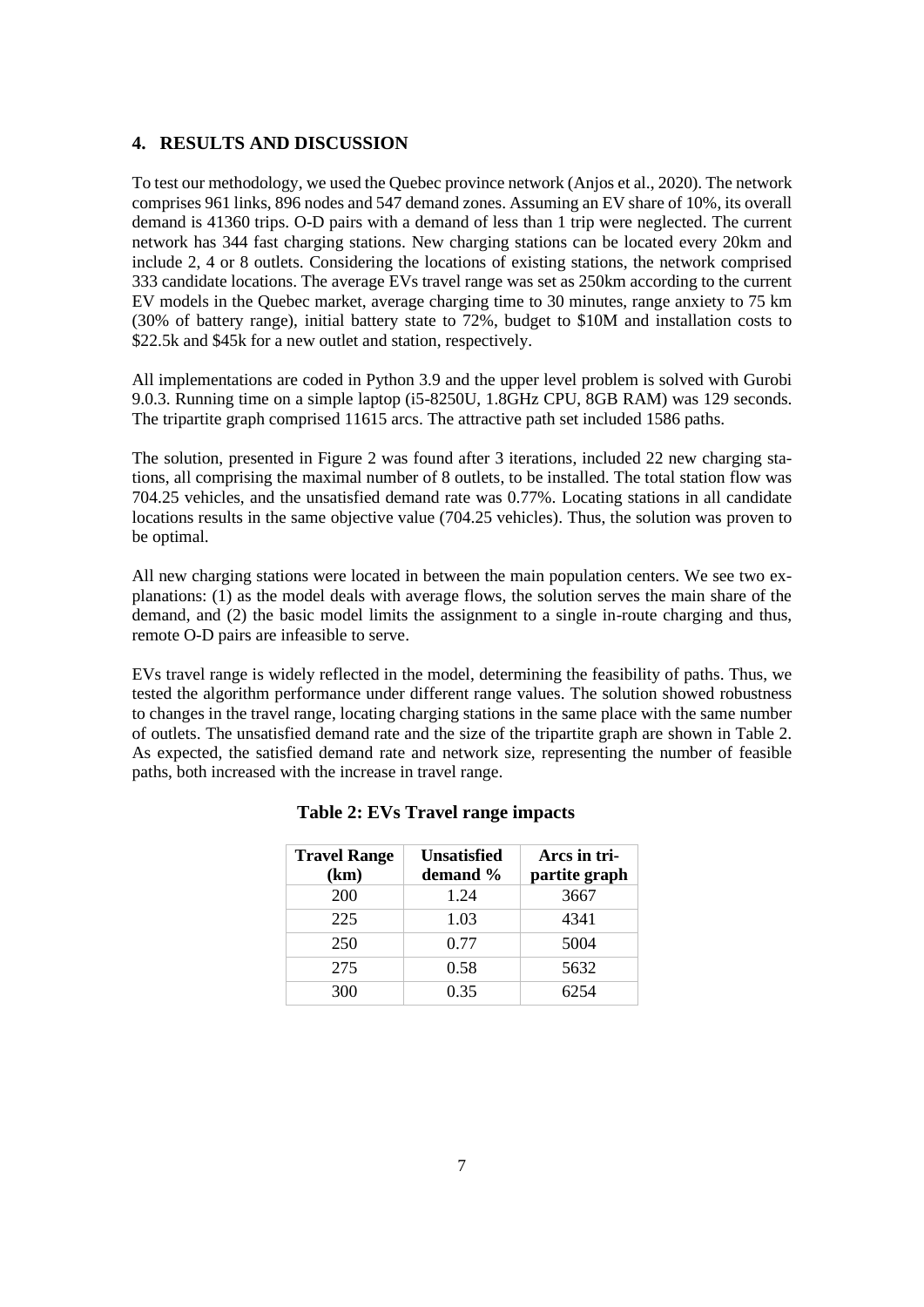

**Figure 2: Quebec network and new charging station locations**

## **5. CONCLUSIONS**

This paper describes the development of an optimization model for the location and sizing of charging stations for EVs. The main idea of our approach is to model charging patterns using a tripartite graph that comprises origins, charging stations and destinations. The compact network structure enables to easily apply equilibrium algorithms to compare in-route charging alternatives.

The bi-level optimization model maximizes the utilization of new charging stations to be deployed. We applied a simple heuristic that utilizes relaxation variables to relate the variables of the upper and lower level problems. The solution scheme allowed solving the bi-level to optimality in a short running time. The model was validated on the Quebec network and shown to achieve a robust optimal solution. The efficiency of the model enables to easily evaluate layout alternatives and analyze the impact of changes in parameters such as EVs travel range and budget, thereby it can provide a useful planning tool.

#### **ACKNOWLEDGMENT**

This research is conducted under the generous support of the Natural Sciences and Engineering Research Council of Canada through its Collaborative Research and Development Grants. The authors wish to thank to Electrification des Transports team at Hydro-Québec for sharing with us their expertise on EVs, and to Emma Frejinger, Bernard Gendron and Miguel Anjos for preliminary discussions of the model.